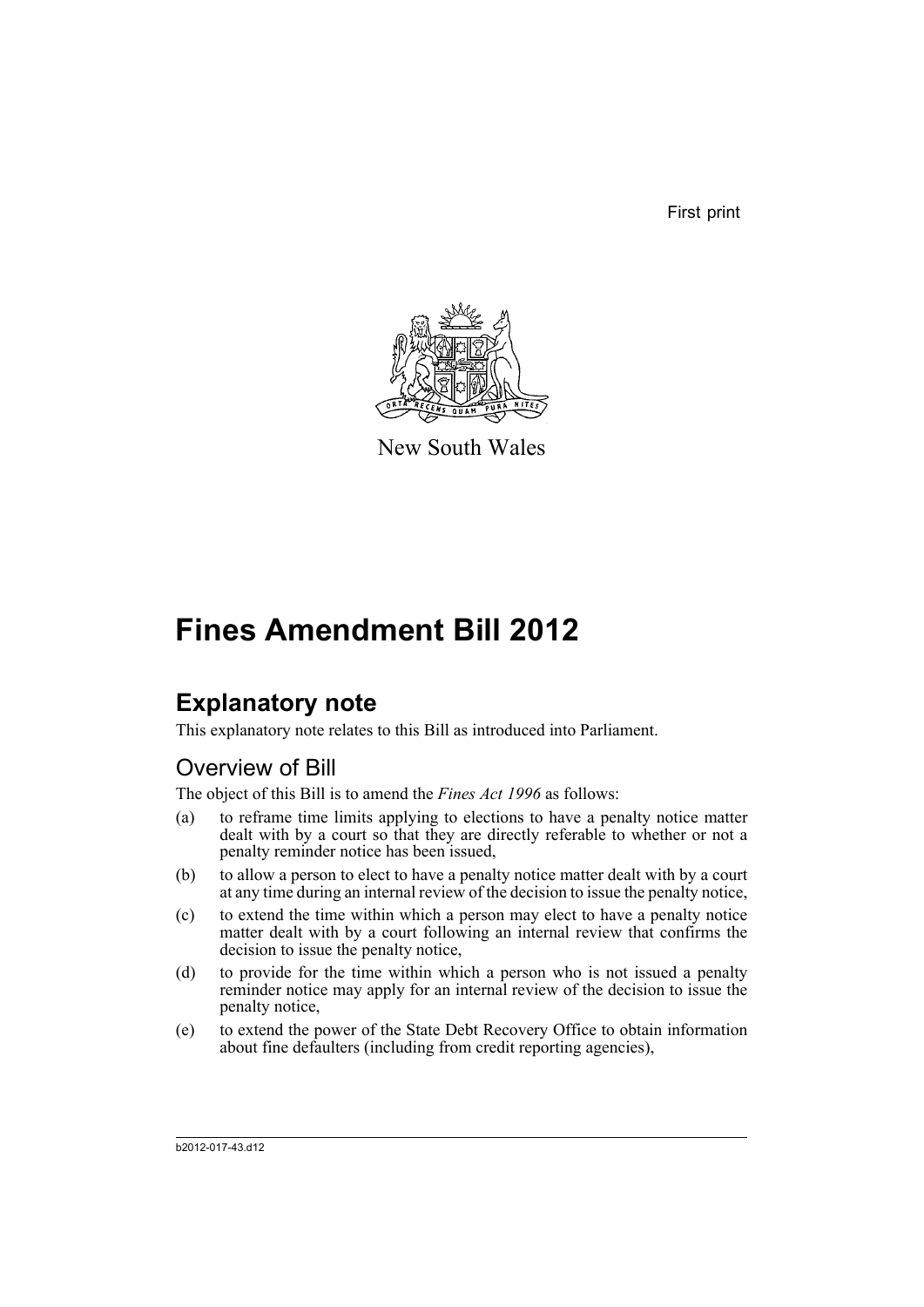Explanatory note

- (f) to provide that amounts paid under penalty notices or penalty reminder notices that are to be refunded under the Act are to be refunded to the persons by whom they were paid (rather than to the alleged offender),
- (g) to allow garnishee orders to be served electronically on corporations,
- (h) to make minor, consequential or ancillary amendments.

### Outline of provisions

**Clause 1** sets out the name (also called the short title) of the proposed Act.

**Clause 2** provides for the commencement of the proposed Act on the date of assent to the proposed Act.

## **Schedule 1 Amendment of Fines Act 1996 No 99**

#### **Time for electing to go to court**

**Schedule 1 [2] and [8]** reframe time limits that apply to elections to have a penalty notice matter dealt with by a court so that those limits are directly referable to whether or not a penalty reminder notice has been issued.

Currently, a person who fully pays the penalty amount by the due date specified in the penalty notice or who is issued a penalty reminder notice, having fully or partly paid the penalty amount, may elect to go to court no later than 90 days after the penalty notice was issued and a person who is issued a penalty reminder notice, having paid none of the penalty amount, may elect to go to court no later than the due date specified in the reminder notice.

Generally, the effect of the proposed amendments is that a person who fully pays the penalty amount by the due date specified in the penalty notice may elect to go to court no later than 90 days after the penalty notice was issued, and a person who receives a penalty reminder notice (as in the case of a person who has not, or has only partly, paid the penalty amount by that due date) may make such an election no later than the due date specified in the reminder notice. However, regardless of these time limits:

- (a) a person who seeks an internal review of a decision to issue a penalty notice may make such an election at any time during the review, and
- (b) if a person who has fully paid the penalty amount by the due date specified in the penalty notice applies for an internal review which confirms the decision to issue the penalty notice, the person may make such an election no later than 28 days after being notified of the outcome of the review.

**Schedule 1 [1], [5], [7] and [9]–[12]** make consequential and ancillary amendments. **Schedule 1 [6]** omits a provision so as to extend the time limit for court election by a person who is issued with a replacement penalty reminder notice following an internal review that confirms the decision to issue the penalty notice, from the due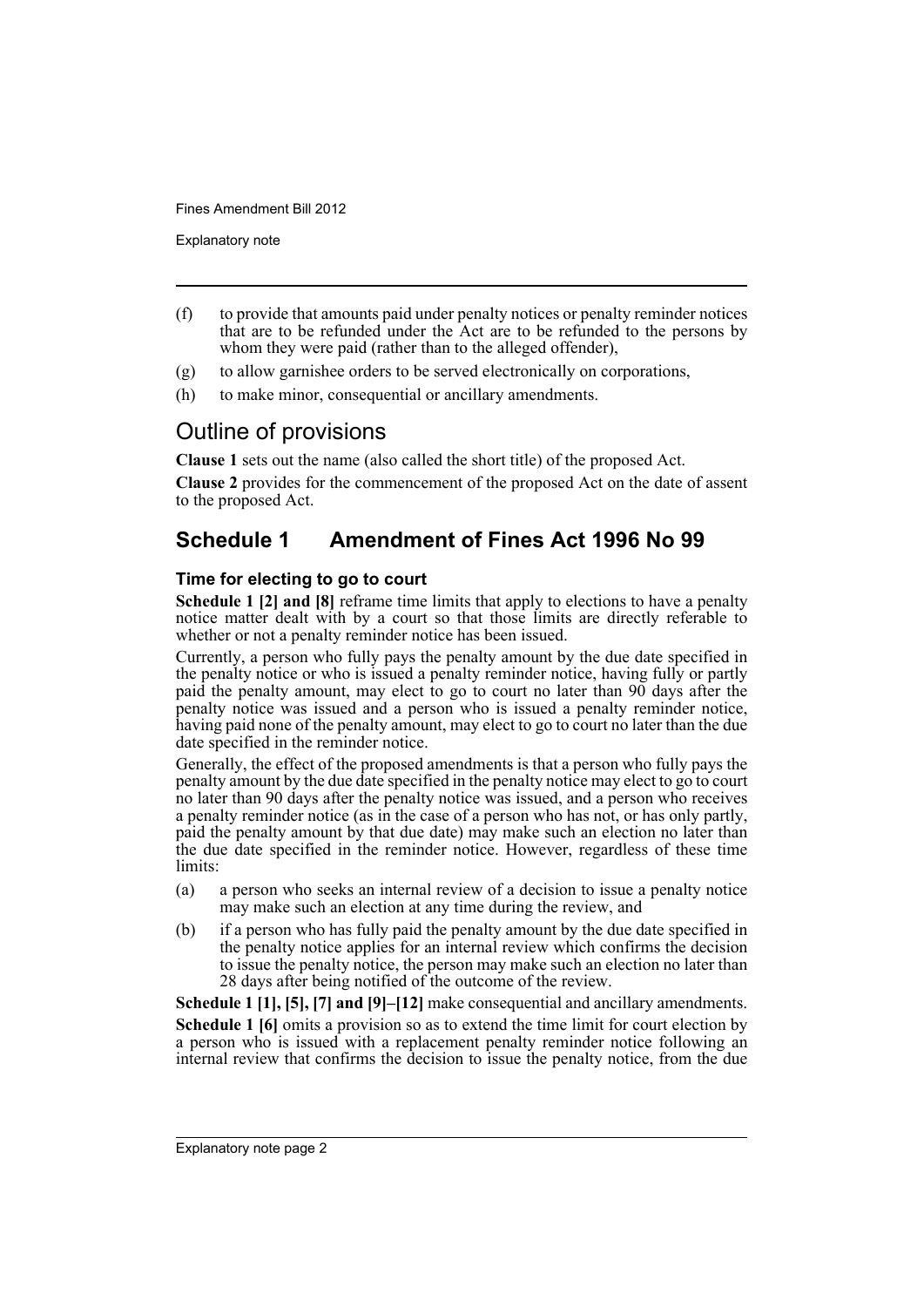Explanatory note

date specified in the replaced penalty reminder notice to that in the replacement penalty reminder notice.

#### **Time for applying for internal review**

**Schedule 1 [4]** restates the time limit that applies to applications by persons who have been issued with a penalty reminder notice, for an internal review of the decision to issue the penalty notice, and expressly provides for the time limit for the making of such applications by persons who are not issued a penalty reminder notice (having fully paid the penalty amount by the due date specified in the penalty notice).

**Schedule 1 [5]** makes a consequential amendment.

#### **Repayment of amounts under penalty notices**

**Schedule 1 [3]** makes various references to the person to whom an amount paid under a penalty notice or penalty reminder notice is to be repaid (for example, if the notice is withdrawn) consistent with other such references in the Act, so that it is always to be repaid to the person by whom it was paid (rather than to the alleged offender).

#### **Access to information by SDRO**

**Schedule 1 [16]–[18]** extend the power of the State Debt Recovery Office (the *SDRO*) to obtain information about fine defaulters. **Schedule 1 [16] and [17]** require police officers and government agencies and utilities to provide the SDRO, on request, with available information about a fine defaulter's property (expressed as "assets" in the current provision), date of birth or driver licence number for the purposes of fine enforcement, and about a fine defaulter's bank account number or employer for the purposes of making a garnishee order against the person.

**Schedule 1 [18]** authorises credit reporting agencies (within the meaning of the *Privacy Act 1988* of the Commonwealth) to disclose to the SDRO, on request, relevant information about a fine defaulter contained in the person's credit information file (within the meaning of that Act), for the purposes of fine enforcement. *Relevant information* is any information that is reasonably necessary in order to identify the individual to whom the file relates. The following kinds of information have been determined under that Act to be reasonably necessary to be included in a person's credit information file to identify the person:

- (a) full name (including any known aliases), sex and date of birth,
- (b) a maximum of 3 addresses consisting of a current or last known address and 2 immediately previous addresses,
- (c) name of current or last known employer,
- (d) driver licence number.

**Schedule 1 [13]** updates a cross-reference.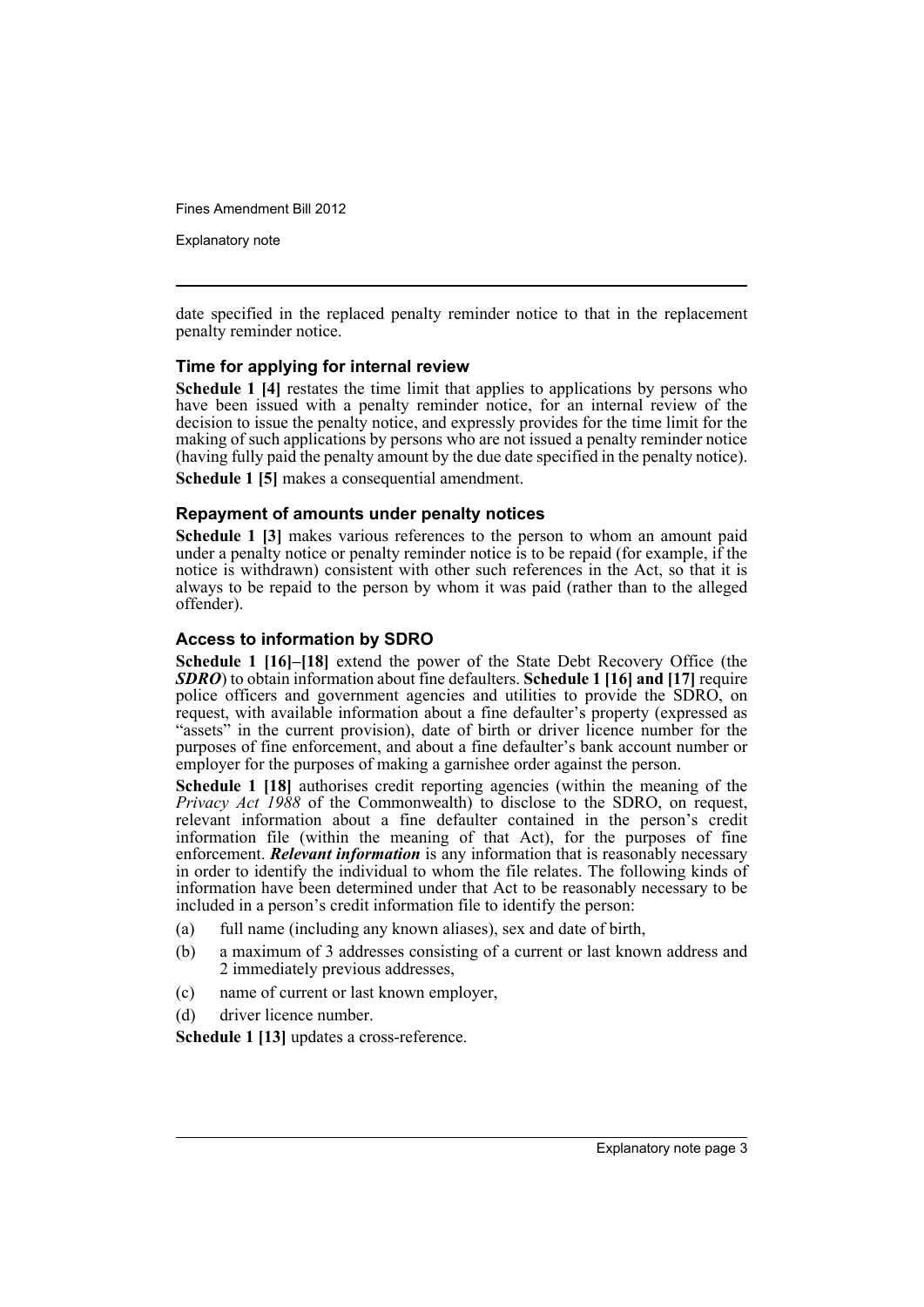Explanatory note

#### **Service of garnishee orders**

**Schedule 1 [14]** enables a garnishee order made under the Act to be served electronically on a corporation.

#### **Statute law revision and savings and transitional provisions**

**Schedule 1 [15]** updates a reference to a Division of the Government Service to reflect administrative changes.

**Schedule 1 [19]** enables the Governor to make regulations of a savings or transitional nature consequent on the enactment of the proposed Act.

**Schedule 1 [20]** enacts transitional provisions concerning the application of various amendments made by the proposed Act.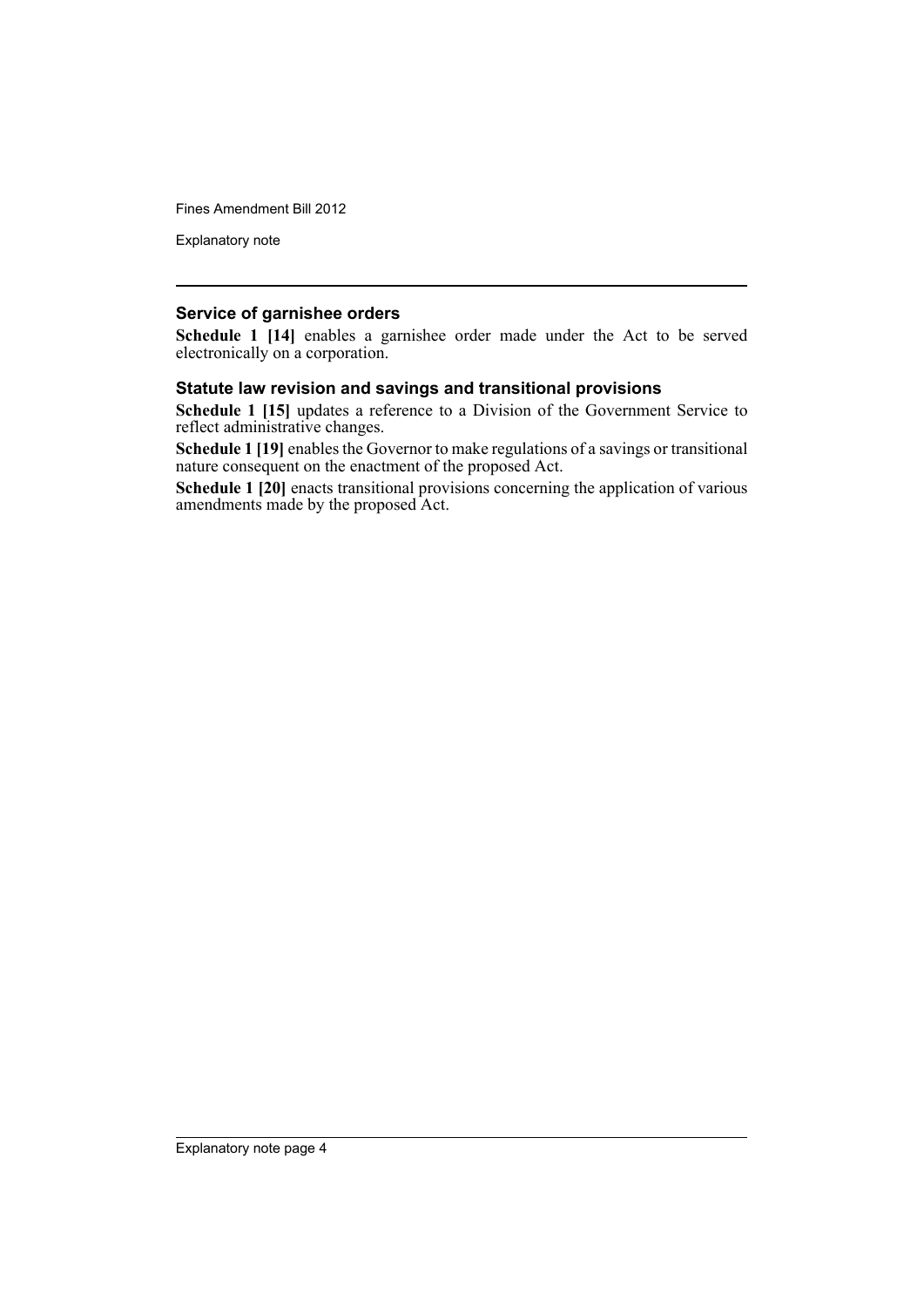First print



New South Wales

# **Fines Amendment Bill 2012**

# **Contents**

|                                              | Page |
|----------------------------------------------|------|
| 1 Name of Act                                |      |
| 2 Commencement                               |      |
| Schedule 1 Amendment of Fines Act 1996 No 99 |      |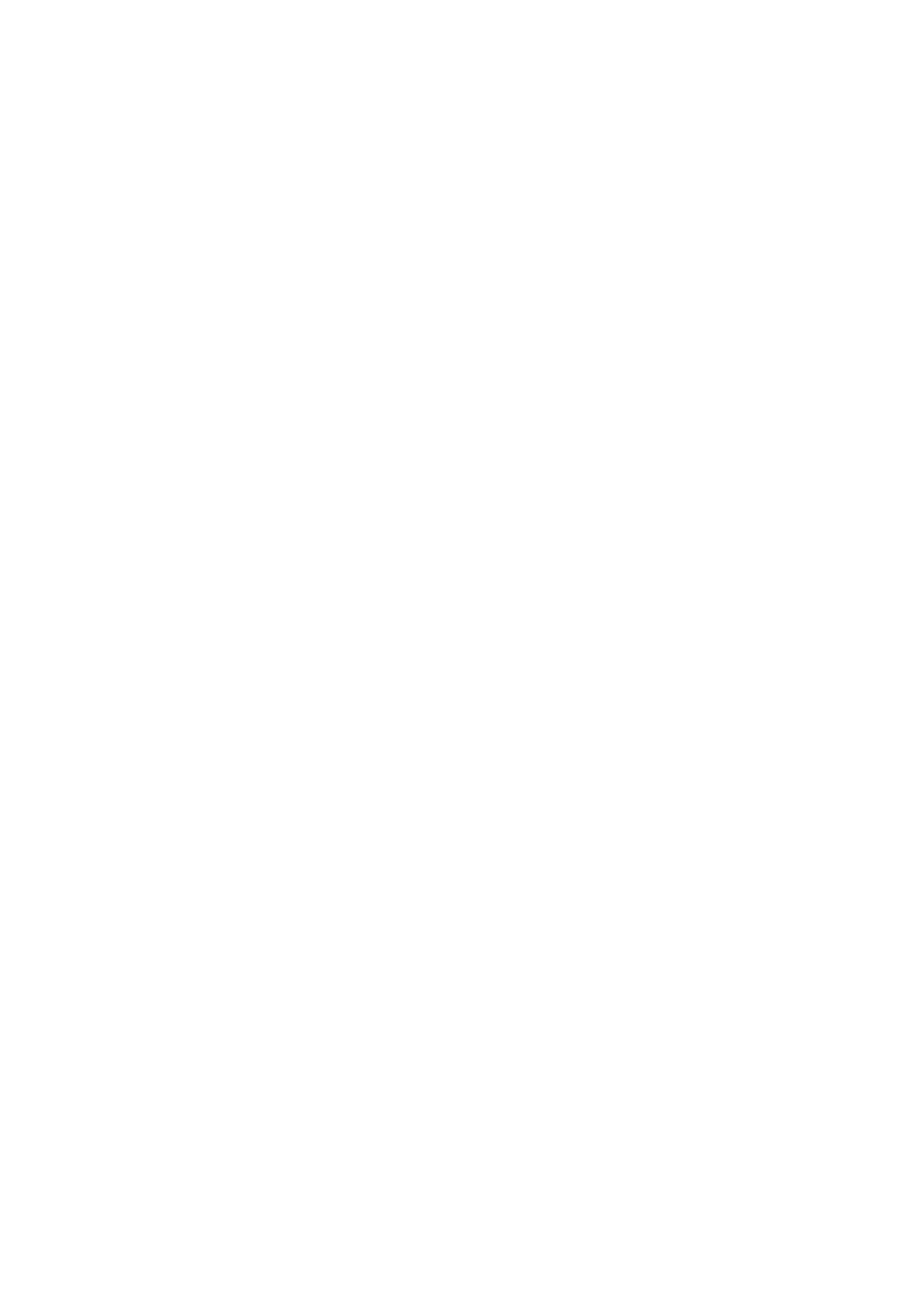

New South Wales

# **Fines Amendment Bill 2012**

No , 2012

### **A Bill for**

An Act to amend the *Fines Act 1996* to make further provision with respect to fines and their enforcement.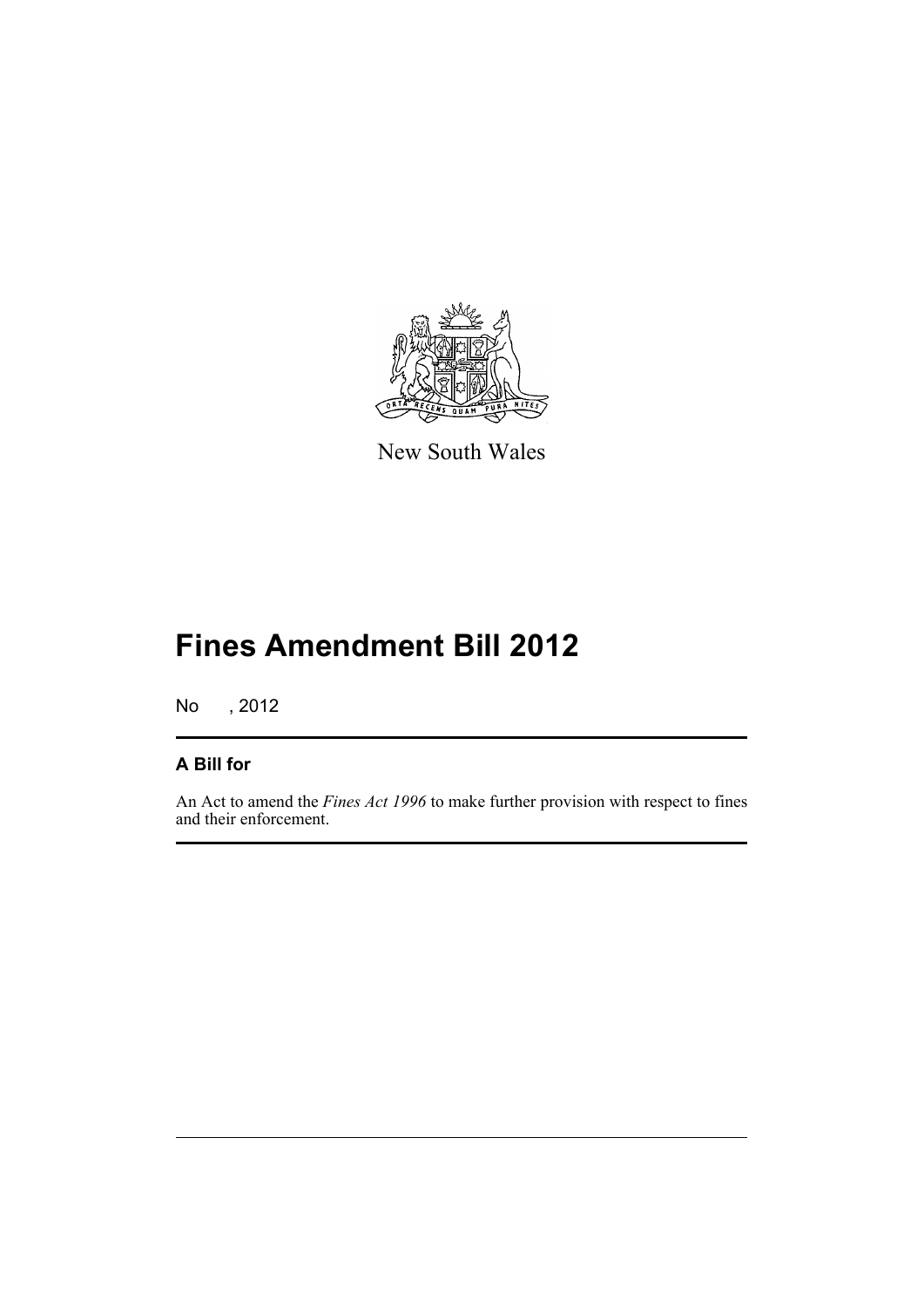Clause 1 Fines Amendment Bill 2012

<span id="page-7-1"></span><span id="page-7-0"></span>

|   | The Legislature of New South Wales enacts:            |                |
|---|-------------------------------------------------------|----------------|
| 1 | Name of Act                                           | 2              |
|   | This Act is the <i>Fines Amendment Act 2012</i> .     | 3              |
|   | <b>Commencement</b>                                   | $\overline{4}$ |
|   | This Act commences on the date of assent to this Act. | 5              |
|   |                                                       |                |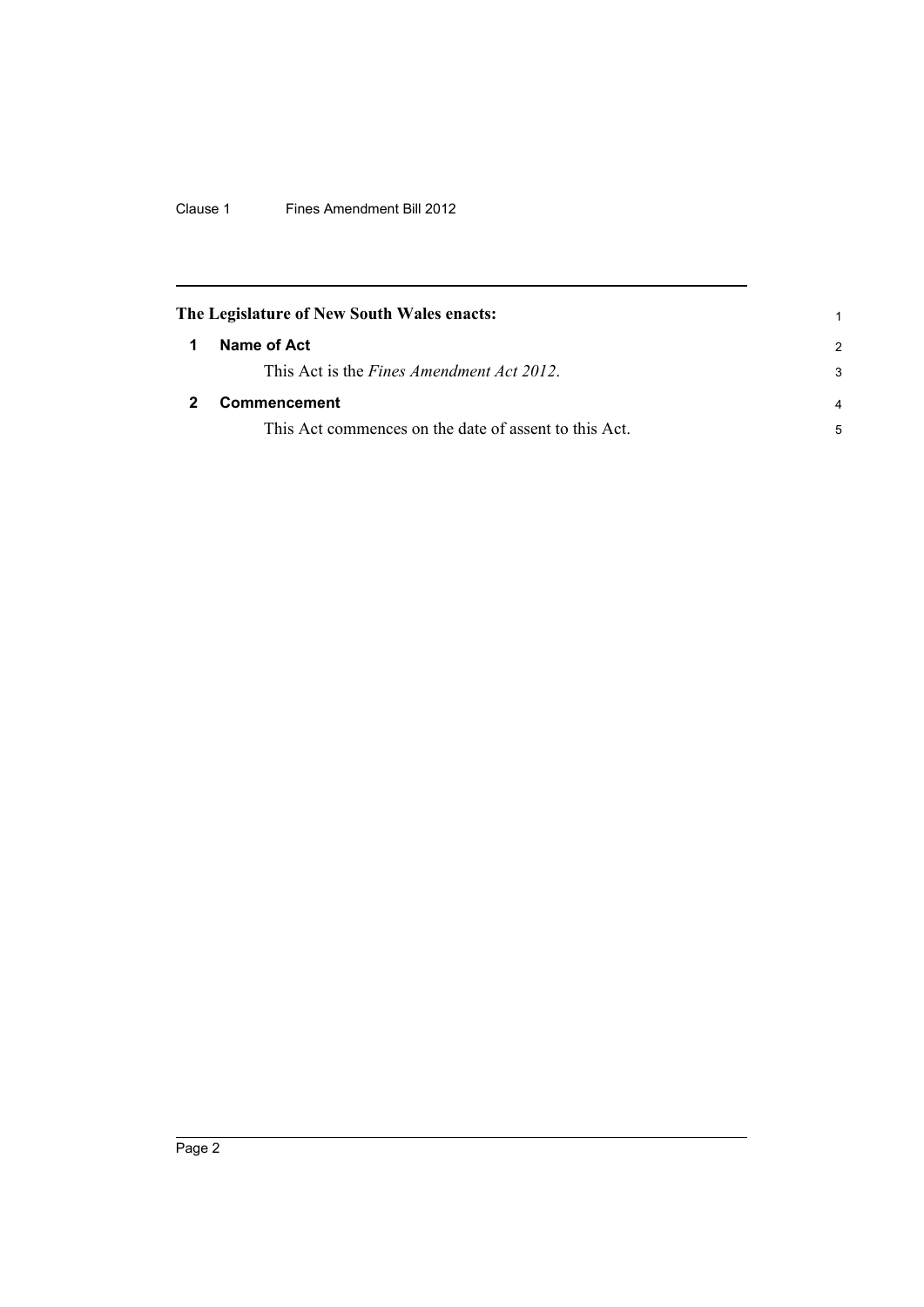Amendment of Fines Act 1996 No 99 Schedule 1

<span id="page-8-0"></span>

|     | <b>Schedule 1</b>                     | <b>Amendment of Fines Act 1996 No 99</b>                                                                                                                                                                                                                                                                                      | 1                          |
|-----|---------------------------------------|-------------------------------------------------------------------------------------------------------------------------------------------------------------------------------------------------------------------------------------------------------------------------------------------------------------------------------|----------------------------|
| [1] |                                       | Section 23A Person may elect to have matter dealt with by court                                                                                                                                                                                                                                                               | $\overline{2}$             |
|     |                                       | Omit ", but such an election may not be made later than 90 days after the<br>penalty notice was served" from section 23A (2).                                                                                                                                                                                                 | 3<br>4                     |
| [2] |                                       | Section 23A (2A)-(2D)                                                                                                                                                                                                                                                                                                         | 5                          |
|     |                                       | Insert after section 23A (2):                                                                                                                                                                                                                                                                                                 | 6                          |
|     | (2A)                                  | If the whole of the amount payable under the penalty notice has<br>been paid, such an election may not be made later than 90 days<br>after the penalty notice was served.                                                                                                                                                     | $\overline{7}$<br>8<br>9   |
|     | (2B)                                  | Despite subsection (2A), a person may make such an election at<br>any time while a review under Division 2A of the decision to<br>issue the penalty notice is in progress.<br>Note. Section 24I provides that a review under Division 2A is terminated<br>on the person making such an election.                              | 10<br>11<br>12<br>13<br>14 |
|     | (2C)                                  | Despite subsection (2A), if a reviewing agency confirms the<br>decision to issue the penalty notice, such an election may not be<br>made later than 28 days after the outcome of the review has been<br>notified under section 24E.                                                                                           | 15<br>16<br>17<br>18       |
|     | (2D)                                  | This section does not apply if a penalty reminder notice has been<br>served in respect of the offence.<br>Note. Sections 35 and 36 provide for the right to elect to have a matter<br>dealt with by a court, and the making of and timing for an election, if a<br>penalty reminder notice is served under section 24F or 26. | 19<br>20<br>21<br>22<br>23 |
| [3] |                                       | Sections 23A (3) (c), 24G (2) (b) (ii) and 36 (5) (c)                                                                                                                                                                                                                                                                         | 24                         |
|     |                                       | Omit "to whom the penalty notice was directed" wherever occurring.                                                                                                                                                                                                                                                            | 25                         |
|     | Insert instead "by whom it was paid". |                                                                                                                                                                                                                                                                                                                               | 26                         |
| [4] |                                       | Section 24A Application for review of penalty notice                                                                                                                                                                                                                                                                          | 27                         |
|     |                                       | Omit section 24A (3). Insert instead:                                                                                                                                                                                                                                                                                         | 28                         |
|     | (3)                                   | An application for a review may be made even if the whole or<br>part of the amount payable under the penalty notice has been<br>paid, but such an application may not be made later than:                                                                                                                                     | 29<br>30<br>31             |
|     |                                       | if the whole of the amount payable under the penalty notice<br>(a)<br>has been paid and no penalty reminder notice is served in<br>respect of the offence—60 days after the penalty notice<br>was served, or                                                                                                                  | 32<br>33<br>34<br>35       |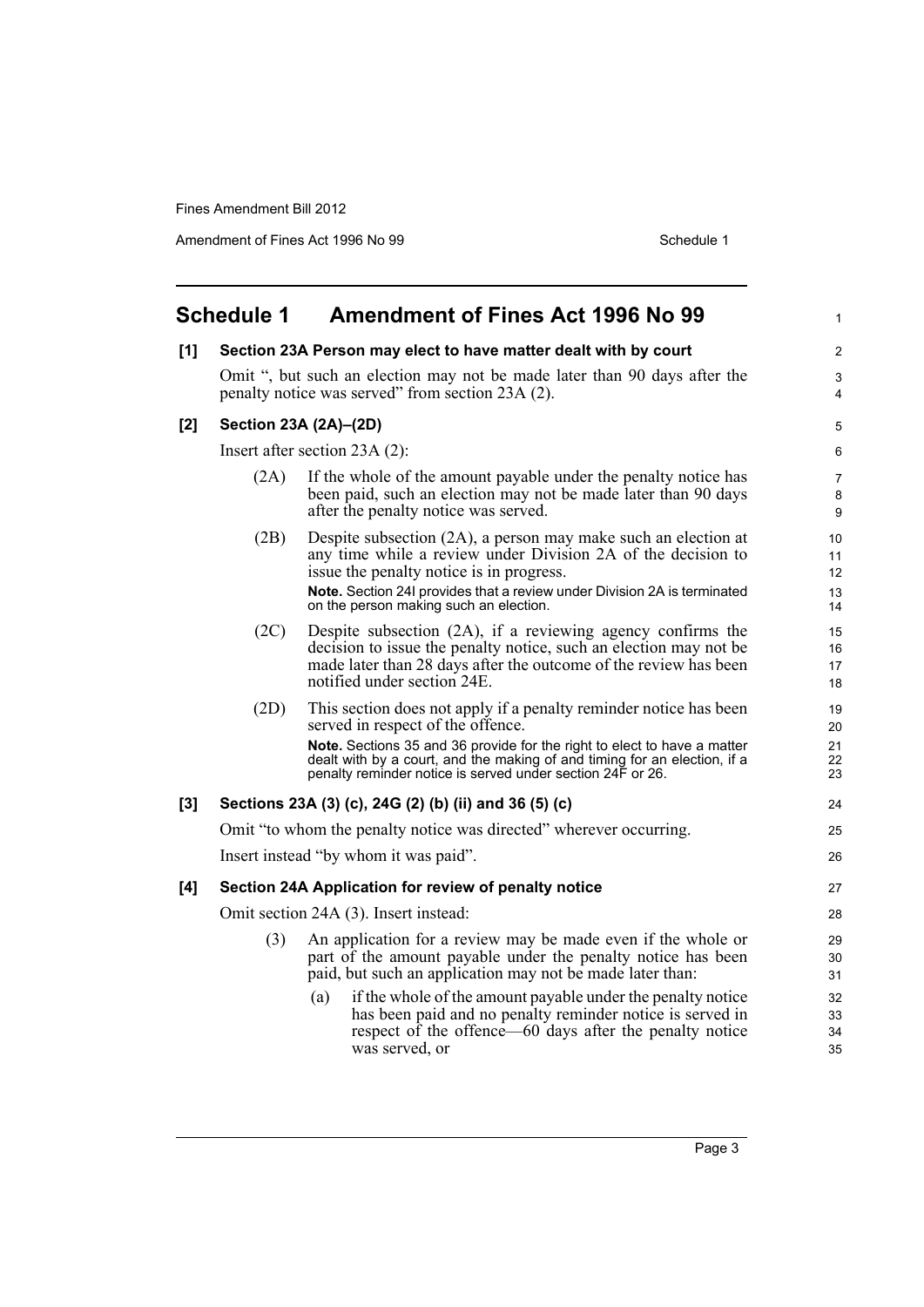Schedule 1 Amendment of Fines Act 1996 No 99

|        |                       | (b)<br>in any other case—the due date specified in the penalty<br>reminder notice for payment in relation to the offence<br>concerned.                                                                                                                                                                                                                                                                                                                                                                                                                                                        |
|--------|-----------------------|-----------------------------------------------------------------------------------------------------------------------------------------------------------------------------------------------------------------------------------------------------------------------------------------------------------------------------------------------------------------------------------------------------------------------------------------------------------------------------------------------------------------------------------------------------------------------------------------------|
| [5]    | confirmed             | Section 24F Action to be taken if decision to issue penalty notice is                                                                                                                                                                                                                                                                                                                                                                                                                                                                                                                         |
|        |                       | Omit section 24F (1). Insert instead:                                                                                                                                                                                                                                                                                                                                                                                                                                                                                                                                                         |
|        | (1)                   | If, after a review under this Division, a reviewing agency<br>confirms a decision to issue a penalty notice in respect of an<br>offence by a person (and the whole amount payable under the<br>notice has not been paid), it must, in accordance with Division 3,<br>serve a penalty reminder notice in respect of the offence on the<br>person.<br>Note. Accordingly, the time for making an election to have a matter dealt<br>with by a court under section 36 (2) will be on or before the due date for<br>payment specified in the penalty reminder notice served under this<br>section. |
| [6]    | Section 24F (3)       |                                                                                                                                                                                                                                                                                                                                                                                                                                                                                                                                                                                               |
|        | Omit the subsection.  |                                                                                                                                                                                                                                                                                                                                                                                                                                                                                                                                                                                               |
| [7]    |                       | Section 36 How person may elect to have matter dealt with by court                                                                                                                                                                                                                                                                                                                                                                                                                                                                                                                            |
|        |                       | Omit "Subject to subsection (2), a person" from section 36 (1A).                                                                                                                                                                                                                                                                                                                                                                                                                                                                                                                              |
|        |                       | Insert instead "A person".                                                                                                                                                                                                                                                                                                                                                                                                                                                                                                                                                                    |
| [8]    |                       | Section 36 (2) and (2A)                                                                                                                                                                                                                                                                                                                                                                                                                                                                                                                                                                       |
|        |                       | Omit section 36 (2). Insert instead:                                                                                                                                                                                                                                                                                                                                                                                                                                                                                                                                                          |
|        | (2)                   | Such an election may not be made later than the due date<br>specified in the penalty reminder notice for payment in relation<br>to the offence concerned.                                                                                                                                                                                                                                                                                                                                                                                                                                     |
|        | (2A)                  | Despite subsection $(2)$ , a person may make such an election at<br>any time while a review under Division 2A of the decision to<br>issue the penalty notice is in progress.<br>Note. Section 24I provides that a review under Division 2A is terminated<br>on the person making such an election.                                                                                                                                                                                                                                                                                            |
| [9]    | <b>Section 36 (3)</b> |                                                                                                                                                                                                                                                                                                                                                                                                                                                                                                                                                                                               |
|        |                       | Omit "The statement". Insert instead "A statement under this section".                                                                                                                                                                                                                                                                                                                                                                                                                                                                                                                        |
| $[10]$ |                       | <b>Section 37 Matter to proceed</b>                                                                                                                                                                                                                                                                                                                                                                                                                                                                                                                                                           |
|        |                       | Insert ", in accordance with this Part," after "elects".                                                                                                                                                                                                                                                                                                                                                                                                                                                                                                                                      |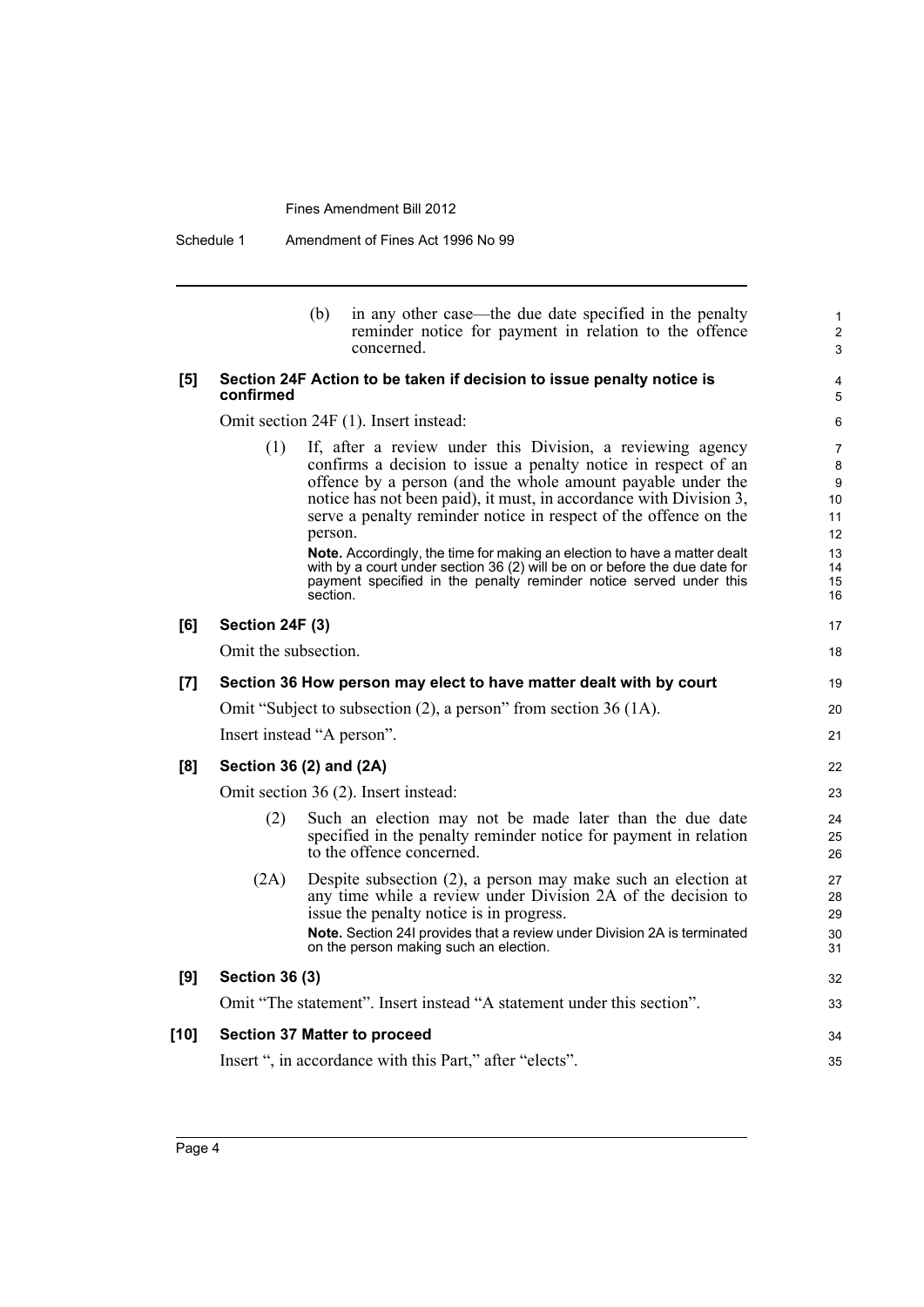Amendment of Fines Act 1996 No 99 Schedule 1

| [11]   |                         | Section 37A Extension of time limit for taking proceedings if person has<br>elected to have penalty notice matter dealt with by court                                                                                                                                                        | 1<br>$\overline{2}$        |
|--------|-------------------------|----------------------------------------------------------------------------------------------------------------------------------------------------------------------------------------------------------------------------------------------------------------------------------------------|----------------------------|
|        |                         | Omit the note to section 37A (2). Insert instead:                                                                                                                                                                                                                                            | 3                          |
|        |                         | Note. An election to have a penalty notice matter dealt with by a court<br>must be made in accordance with section 23A or 36 (as applicable).                                                                                                                                                | $\overline{4}$<br>5        |
| $[12]$ |                         | Section 42 When a penalty notice enforcement order may be made                                                                                                                                                                                                                               | 6                          |
|        |                         | Insert "or $36$ " after "section $23A$ " in section $42$ (1CC) (a).                                                                                                                                                                                                                          | $\overline{7}$             |
| $[13]$ |                         | <b>Section 61 Service of notice</b>                                                                                                                                                                                                                                                          | 8                          |
|        |                         | Insert ", 117AA or 117AB" after "section 117" in section 61 $(3)(d)$ .                                                                                                                                                                                                                       | 9                          |
| $[14]$ |                         | Section 73 Order to garnishee debts, wages or salary of fine defaulter                                                                                                                                                                                                                       | 10                         |
|        |                         | Insert after section $73(4)$ :                                                                                                                                                                                                                                                               | 11                         |
|        | (5)                     | A garnishee order is sufficiently served on a corporation if the<br>order is transmitted electronically to the corporation and received<br>through an information system designated by or on behalf of the<br>corporation as the system to be used for the purpose of receiving<br>the order | 12<br>13<br>14<br>15<br>16 |
|        | (6)                     | An order served electronically pursuant to subsection (5):                                                                                                                                                                                                                                   | 17                         |
|        |                         | if served after 5.00pm on any day, is taken (subject to<br>(a)<br>paragraph (b)) to have been served on the next day, and                                                                                                                                                                    | 18<br>19                   |
|        |                         | (b)<br>if served on a Saturday, Sunday or public holiday, is taken<br>to have been served on the next day that is not a Saturday,<br>Sunday or public holiday.                                                                                                                               | 20<br>21<br>22             |
| $[15]$ |                         | Section 113 Establishment of State Debt Recovery Office                                                                                                                                                                                                                                      | 23                         |
|        |                         | Omit "the Treasury" from section 113 (3).                                                                                                                                                                                                                                                    | 24                         |
|        |                         | Insert instead "the Department of Finance and Services".                                                                                                                                                                                                                                     | 25                         |
| $[16]$ | agencies                | Section 117 Access to information held by police and government                                                                                                                                                                                                                              | 26<br>27                   |
|        |                         | Omit "or assets" from section 117(1).                                                                                                                                                                                                                                                        | 28                         |
|        |                         | Insert instead ", property, date of birth or driver licence number".                                                                                                                                                                                                                         | 29                         |
| $[17]$ | <b>Section 117 (1A)</b> |                                                                                                                                                                                                                                                                                              | 30                         |
|        |                         | Insert after section $117(1)$ :                                                                                                                                                                                                                                                              | 31                         |
|        | (1A)                    | Police officers or other members of the NSW Police Force and<br>government agencies are authorised and required to provide the<br>State Debt Recovery Office, on request, with available                                                                                                     | 32<br>33<br>34             |
|        |                         |                                                                                                                                                                                                                                                                                              |                            |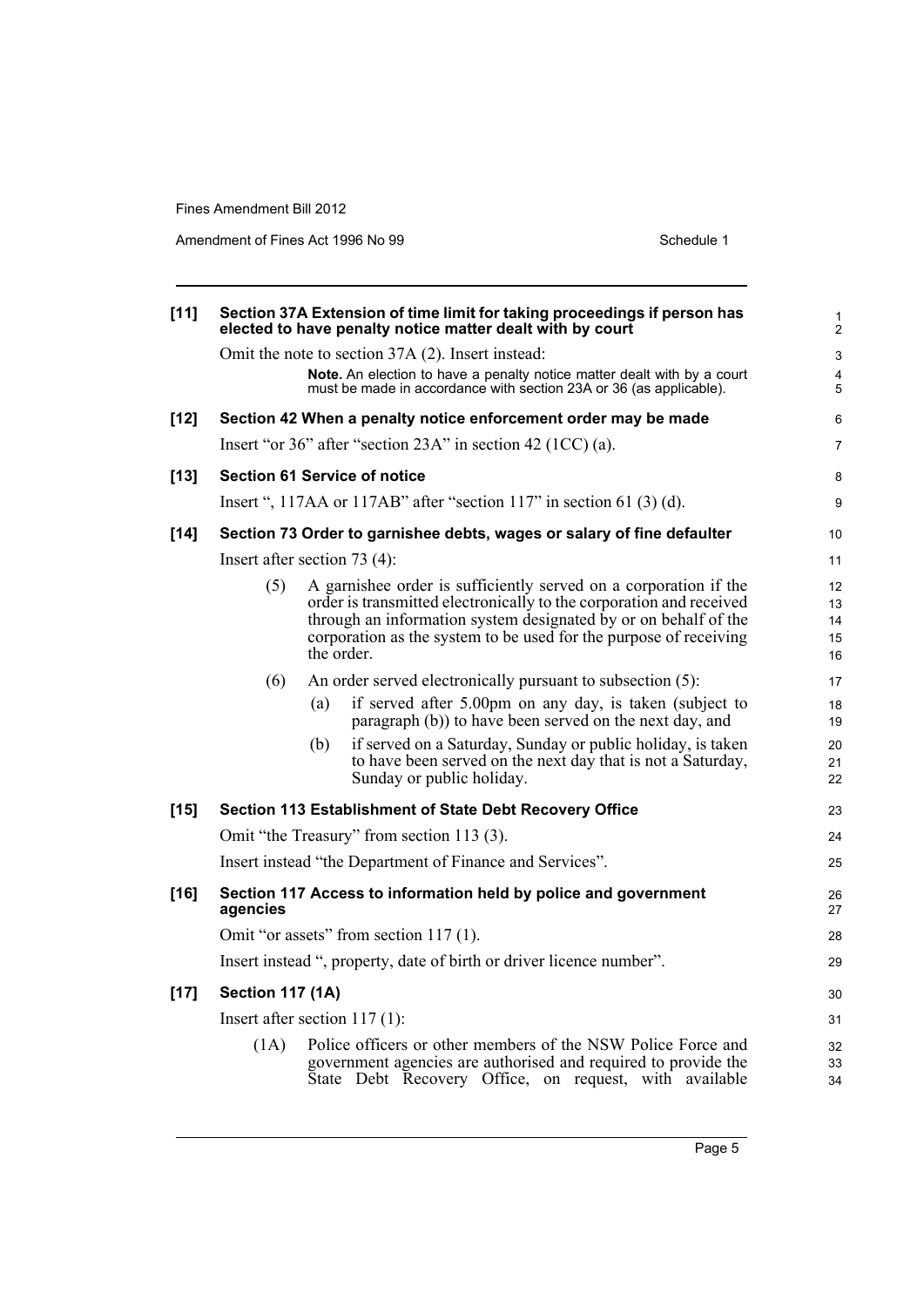Schedule 1 Amendment of Fines Act 1996 No 99

information about a fine defaulter's bank account number or employer for the purposes of making a garnishee order (within the meaning of section 73) against the person.

#### **[18] Section 117AB**

Insert after section 117AA:

#### 4 5

1 2 3

#### **117AB Access to and use of information held by credit reporting agencies**

- (1) A credit reporting agency is authorised to disclose to the State Debt Recovery Office, on written request, relevant information about a fine defaulter contained in the person's credit information file for the purposes of the Office taking action against the person to enforce payment of a fine.
- (2) In this section:

*credit information file* and *credit reporting agency* have the same meanings as in the *Privacy Act 1988* of the Commonwealth (the *Privacy Act 1988*).

*relevant information* about a fine defaulter means any information included in the person's credit information file under section 18E (1) (a) of the Privacy Act 1988 (that is, information that is reasonably necessary in order to identify the individual to whom the file relates).

**Note.** The following kinds of information have been determined under section 18E (3) of the Privacy Act 1988 to be reasonably necessary to be included in an individual's credit information file in order to identify the individual:

- (a) full name (including any known aliases), sex and date of birth,
- (b) a maximum of 3 addresses consisting of a current or last known address and 2 immediately previous addresses,
- (c) name of current or last known employer,
- (d) driver licence number.

#### **[19] Schedule 3 Savings, transitional and other provisions**

Insert at the end of clause 1 (1):

*Fines Amendment Act 2012*